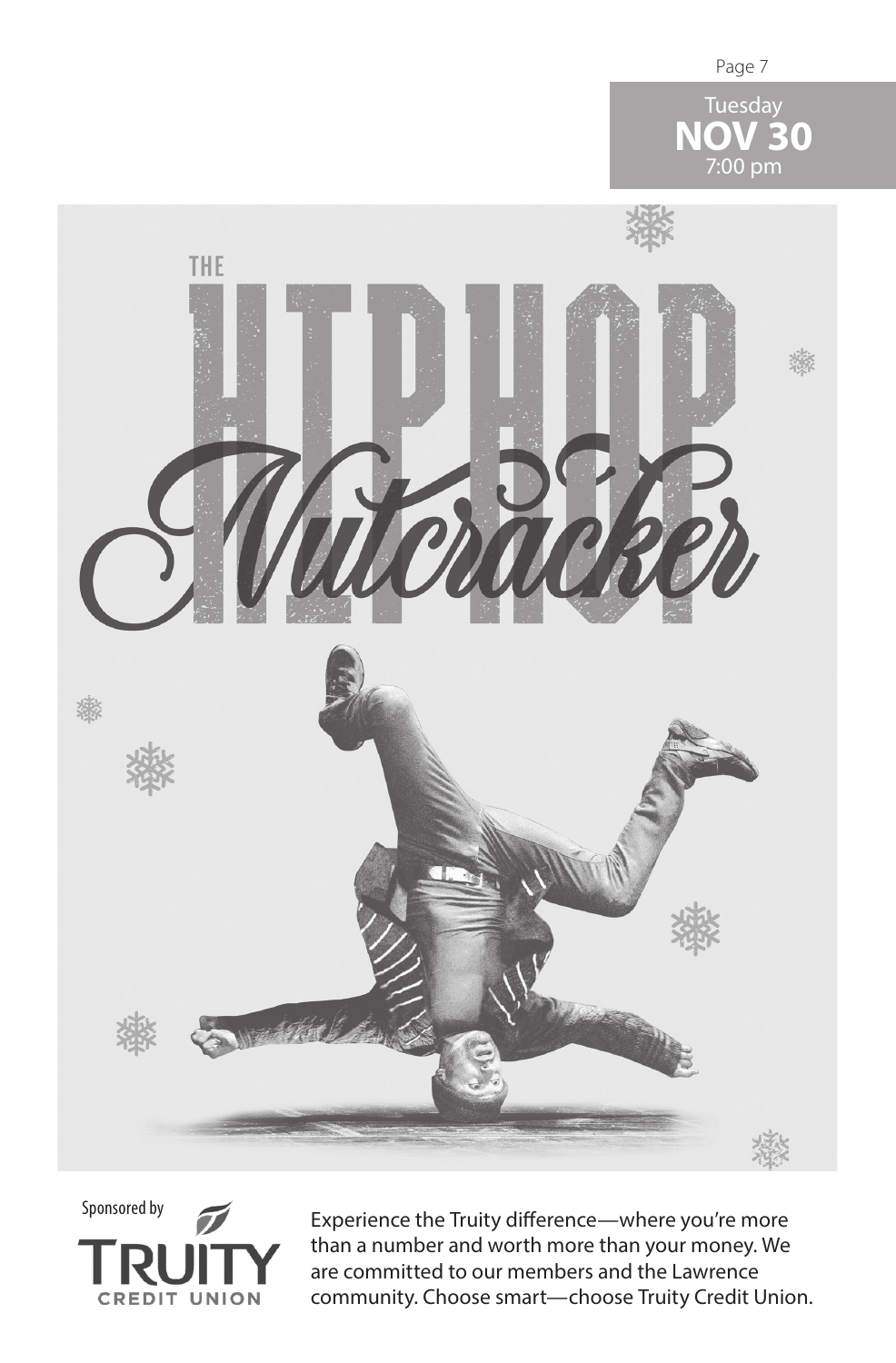

Adapted by MIKE FITELSON Based on The Nutcracker by Peter Ilyich Tchaikovsky

> with Special Guest MC KURTIS BLOW

Produced by NEW JERSEY PERFORMING ARTS CENTER JOHN SCHREIBER, President & CEO DAVID RODRIGUEZ, Executive Producer SIMMA LEVINE, Producer

Lighting Designer Video Designer BRANDON STIRLING BAKER

**ASHI FIGH KING** 

Directing Fellow Associate Director & Choreographer Original Beats & Remixes<br>ASHLEIGH KING **RANDI FREITAS** DJ BOO

Company Manager Production Stage Manager Stylist<br>REBECCA FASTON SARAH GOSHMAN I AURIEN DE I

**LAURIEN DE MUNCK** 

Social Media Marketing Tour Marketing Press<br>**BIZ CHICA MEDIA ALLIED GLOBAL TELLEM GR** 

MARKETING

**TELLEM GRODY PR** 

**General Manager MEP** 

**Exclusive Tour Direction BROADWAY & BEYOND THEATRICALS** 

Directed & Choreographed by JENNIFER WEBER

Featuring freestyles by the Company

powered by

# **Panasonic**

 Originally produced by the United Palace of Cultural Arts Mike Fitelson, Executive Director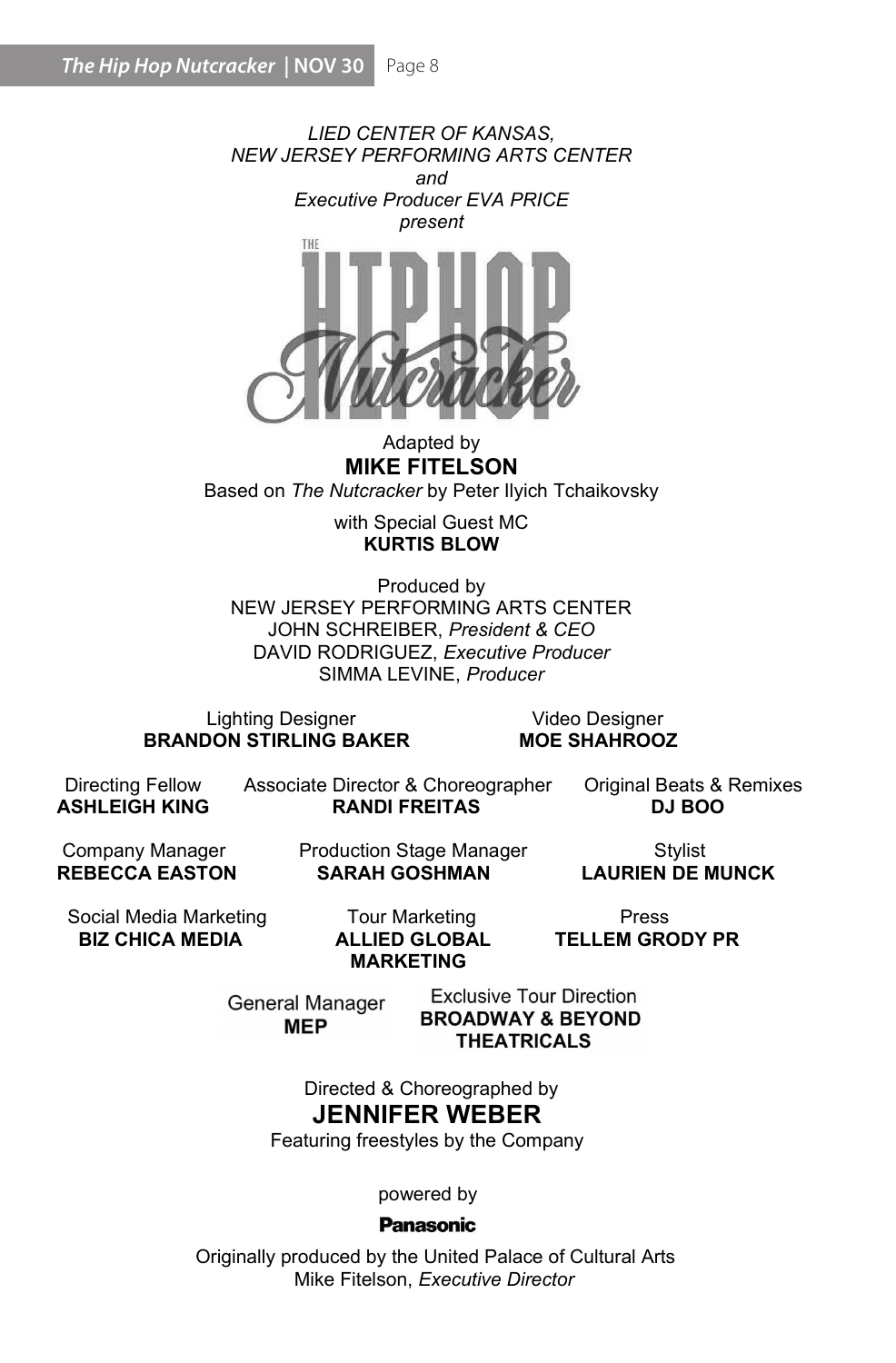### CAST

| Tea/Ensemble…………………………………………………………………………JACKIE "JK-47" AGUDO |  |
|--------------------------------------------------------------|--|
|                                                              |  |
|                                                              |  |
|                                                              |  |
|                                                              |  |
|                                                              |  |
|                                                              |  |
|                                                              |  |
|                                                              |  |

# Place

New Year's Eve – Uptown, USA

The Hip Hop Nutcracker will be performed with one 20-minute intermission.

#### PRODUCTION STAFF CREDITS

General Management

**MEP**<br>EVA PRICE C EVA PRICE CARL FLANIGAN<br>JOSH ALTMAN CASEY McDERMOTT CASEY McDERMOTT ERIC EMAUNI AVRAM FREEDBERG MARY BETH DALE

Exclusive Tour Direction **Social Media Marketing**<br> **ROADWAY AND BEYOND** BIZ CHICA MEDIA BROADWAY AND BEYOND<br>THEATRICALS **THEATRICALS** Tracy Chapman-Nolan Krystle Carmona<br>Tracey McFarland Tracey Mauricio Urquilla Kelly Chapman Barbara Cooley Robin Mishik-Jett

Trace Orquilla Kelly Chapman<br>Trace Magnetic Khomani Flash Gilesa Thomas

Tour Marketing ALLIED GLOBAL MARKETING

Andrew Damer Jennifer Gallagher Scott Praefke Hayden Anderson Jessica Cary Amenkha Sembenu

Physical Therapy by NEURO TOUR Physical Therapy, Inc.



The Director is a member of the<br>STAGE DIRECTORS AND CHOREOGRAPHERS<br>SOCIETY, a national theatrical labor union.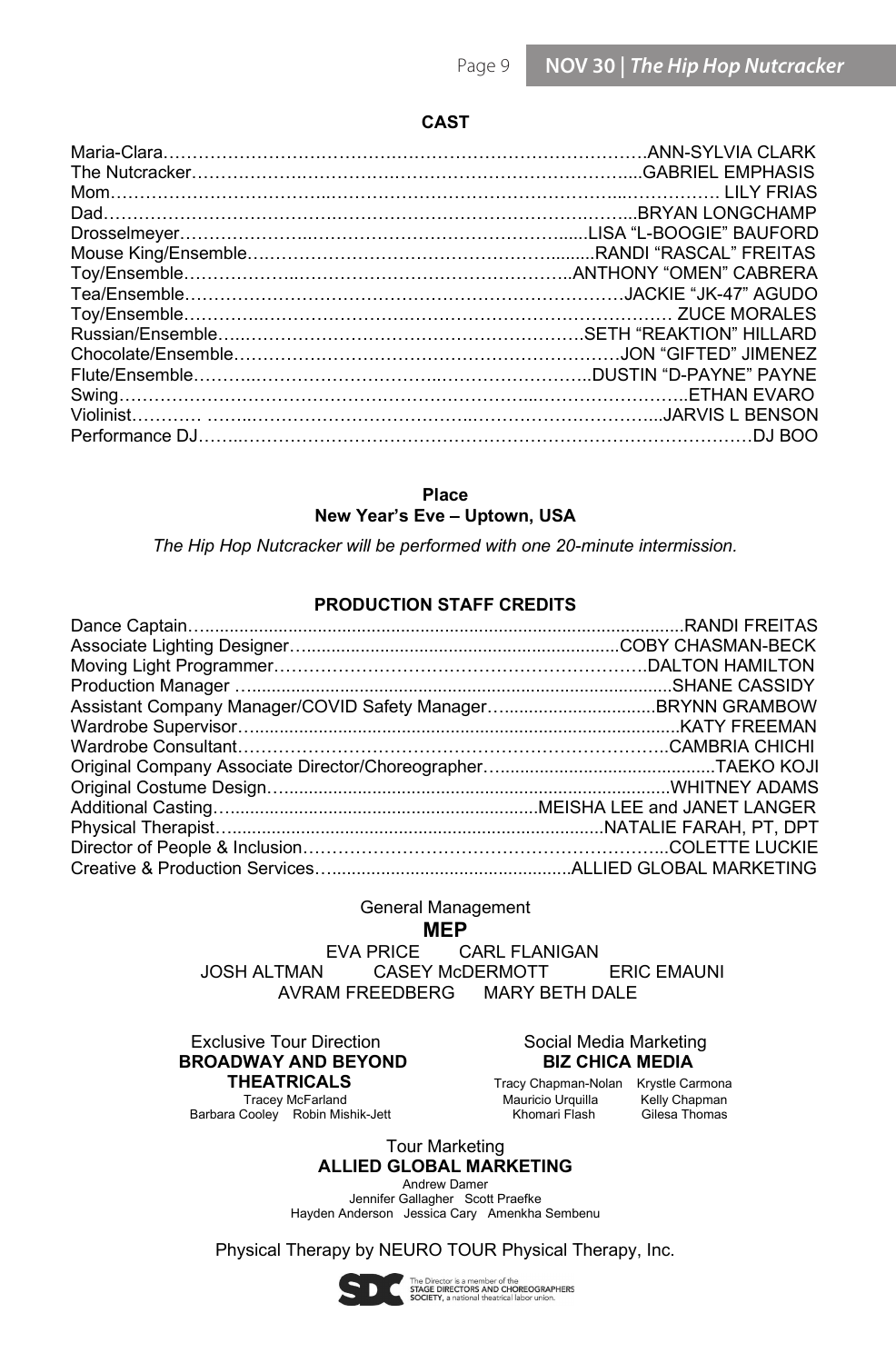## PLOT

#### Act I:

During the annual uptown holiday street party, Maria-Clara is upset by her parents' constant bickering. The mysterious Drosselmeyer appears, bringing magical toys to the party. Drosselmeyer then introduces Maria-Clara to a street vendor selling roasted nuts, who catches Brosselling of their integraces wand-clara to a street verider selling roasted hals, who calched the party breaks up, Maria-Clara heads home, but on her way, she runs into the menacing Mouse Crew. The  $\dot{\phantom{a}}$ Nutcracker, aided by a magic pair of sneakers, defeats the Mouse King and the couple enjoys the romance of winter's first snowfall.

# **Example 20 - Minute Intermission** and the contract of the contract of the contract of the contract of the contract of the contract of the contract of the contract of the contract of the contract of the contract of the con

#### $\Delta$ of the day. Suddenly Maria-Clara realizes she is wither night here is with here is with here night here night here night here is with here is with here is with here is with here is with here is with here is with here part is overcome by how they were once deep they were once deep the present, and  $\alpha$ Act II:  $\mathsf{B}$ -Clara and takes  $\mathsf{B}$  and takes the Nutcracker and takes the Land of time to the Land of Land of the Land of the Land of the Land of the Land of the Land of the Land of the Land of the Land of the Land of the

Drosselmeyer meets Maria-Clara and the Nutcracker and takes them back in time to the Land of Sweets nightclub on New Year's Eve, 1984. Invisible, the couple watches the party-goers show on the dance erfore on the day. Baddenty mand bidid redized she to withosonig the hight help parents first met and is overcome by how they were once deeply in love. Back in the present, community joins them in the celebration. off the dance styles of the day. Suddenly Maria-Clara realizes she is witnessing the night her .<br>and with a little more magic, Maria-Clara and The Nutcracker help Mom and Dad reconcile. The

#### BIOS

 $\overline{K}$  timeless artist and hip hopes artist and hip hopes artist and hip hopes artist and hip hopes artist and hip hopes artist and hip hopes artist and hip hopes artist and hip hopes artist and hip hopes artist and hip **Kurtis Blow** (*Special Guest MC*) is one of the founders and creators of recorded rap.<br>A little way A timeless artist and hip hop legend, Kurtis<br>... blazed the trail for early hip hop artists and hip hope to the trail for early hip hop artists and continues to carry the torch for hip hop artists and the torch for hip hop music in new arenas. Kurtis is credited with many accolades, and was the first rapper to ever be signed to a major label, release a<br>ever be signed to a major label, release a machine, sample and sample loop, release ever be signed to a major label, release a certified gold rap album (The Breaks), tour the United States and Europe, record a<br>the United States national commercial (Sprite), use the drum machine, sample and sample loop, release a rap music video, and become a<br>…… millionalie.<br>He released Christmas Rappin', Christmas Rappin', Christmas Rappin', Christmas Rappin', Christmas R a rap music video, and become a millionaire.

 $\mu$  is a control over  $400$  copies  $20$ , Nurtus blow became the first rapper to be signed by a major label. He released Christmas Rappin', writch sold over 400,000 copies and<br>" became an annual classic. Its gold followup, *rne breaks*, neiped ignite and him and him and him and him and him and him and him and him and him and him a international "rap attack," solidifying the new art form. He released 10 albums over 11 years and his early projects made him an<br>. instant success at nome and across<br>E Europe. Pioneering records like *Party Time*<br>. time, and still get spins by DJs today. Fellow Europe. Pioneering records like Party Time introduced the fusion of rap and go-go. Hit songs like "8 Million Stories," "AJ," and<br>"B  $\begin{array}{l} \text{``Basketball''} \text{ were simply ahead of their} \[2mm] \end{array}$  $\tan \theta$  still get spins by DJs today. Fellow rap legend Nas debuted at #1 on the<br>Pill de debuted at #1 on the *Biliboard* Charts with a cover of Kurtis  $\parallel$  if Ruled the World" in 1997. Beyond his own<br>'  $m_{\rm s}$ , Kurtis continuued to the success of  $\overline{r}$ In 1979, at the age of 20, Kurtis Blow which sold over 400,000 copies and<br>. up, *The Breaks*, helped ignite an annual follow- $\frac{1}{2}$  instant success at home and across Billboard Charts with a cover of Kurtis' "If I hits, Kurtis contributed to the success of The Fat Boys and Run DMC. In fact, Run<br>. began his career billed as "The Son of<br>... Kurtis Blow." Among countless others,

 $\mathbf{R}$ Wyclef Jean, Lovebug Starski, Sweet Gee,<br>Past. In the past of the past. The past. In the past. Dr. Jekyll and Mr. Hyde, Full Force, and<br>Dr. Juliet Russell Simmons all have been produced by or have worked with Kurtis in the past.<br>If the worked with Kurtis in the past. Kurtis' multidisciplinary skillset has taken<br>. him across the country and overseas to score, produce, and act in various illins.<br>Martin Library Most notably, he played a large role in the production of the hit film Krush Groove. The New York Daily News called his cinematic works a "noteworthy, dynamic presence."<br>Works a "noteworthy, dynamic presence." Kurtis Blow's reach transcends that of your<br>. typical entertainer. He has completed<br>... multiple world tours since the turn of the new millennium, and continues to work on other creative endeavors. His innate ability<br>. to reach people is evident in his work as an<br>... acuvisi, radio personality, and most recently, an ordained minister and leader of the Hip Hop Church. Artists still pay their respects to Kurtis' trailblazing in a number of ways. His influence has been mentioned.<br>. in seemingly every important Hip-Hop film in<br>
in seemingly every important Hip-Hop film in the past decade, from Get Rich or Die Tryin' to *Notorious* and *Straight Outta Compton.*<br>... He has a prominent presence on Television as well, with his music appearing on shows<br>"Reflix" District The Get in Television on the Stephen With the Get in the Millet Television on the Millet Tel such as "Dancing With The Stars" and<br>"Sand as "Dancing With The Stars" and "SportsCenter." He also was an associate<br>"The Stars" He also was an producer on the Netflix hit series "The Get Down." Outside of music, Kurtis has long<br>. been a very spiritual man. He went back to school to become an ordained minister, and score, produce, and act in various films.<br>. activist, radio personality, and most has been preaching at churches around the world. His work with The Hip-Hop Church has helped bridge the gap between the art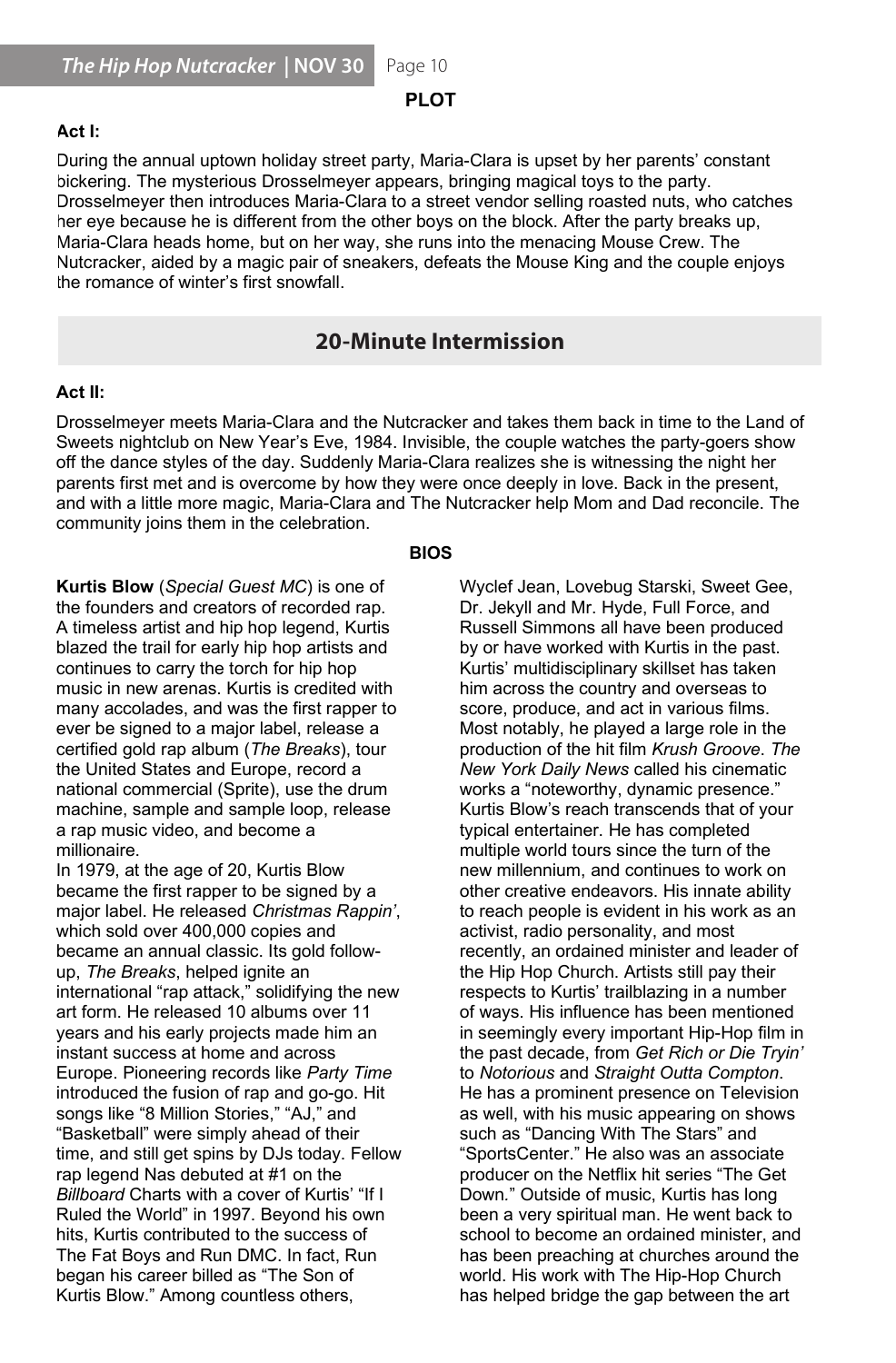form and the church. Education has long been important to Kurtis. He has been a champion of higher education, and advocates for bringing Hip-Hop culture into the curriculums of our institutions. The rap pioneer has given talks at schools such as Berklee College of Music in Boston and CalArts in California and plans to continue to carry the culture into the classroom. For more information, visit www.Kblow.com

ANN-SYLVIA CLARK (Maria-Clara) was born and raised in Norway. She started out as a gymnast at an early age, but later on focused her interest more toward dance. She studied dance at Flow Dance Academy (DK). She performed with Snoop Dogg and Pharrell Williams at the 2006 MTV Europe Music Awards (EMAs) in Denmark. Since moving to New York, Ann-Sylvia has toured the U.S. and the United Kingdom. She has also performed on television shows including, "Good Day New York" on Fox 5, CBS, PBS, ESPN, Telemundo and "Fake Off" on TruTV. She has also performed in music videos for artists such as Alicia Keys, Styles P, JBalvin and Ben L'Oncle Soul. TV viewers can find her in commercials for the US Open, Samsung, Verizon, Digicel and Reebok.

GABRIEL EMPHASIS (The Nutcracker) Born in the Dominican Republic, Gabriel's passion for the arts started at an early age. In 2005, he discovered Breaking, the street dance that inspired him to pursue a career in dance. Fascinated by the acrobatics and stylish movement, his drive to develop this passion led him to NYC, a mecca to many artists. There, his passion caught the eye of many companies, agents, and producers, who got him to collaborate with many artists from different backgrounds. Having never taken a dance class before, these opportunities inspired him to explore new ways of movement, which along with his dedication lifted his career to what it is now. Today, his career has allowed him to bring his love for the arts to more than 20 countries around the world, and has given him countless opportunities to work for productions, brands, and artists he could have only dreamed of as a kid.

LILY FRIAS (Mom) Born and raised in Mexico, Liliana (Lily) Frias has been dancing for 13 years and is currently working as a professional dancer in Los Angeles. Beginning her career as a technical dancer, Lily found her true calling when she mastered the hip hop styles and the art of freestyle, specifically the styles of whaacking and popping. She has been featured in a variety of productions, including "So You Think You Can Dance" (Season 12), "America's Best Dance Crew" (Season 7), Cirque du Soleil, dance battles, national commercials, and Red Bull BC One 2018. She is also known for teaching and performing in the U.S., Europe, Latin America, and Japan, individually and as a part of her crew known as Femme Fatale.

BRYAN LONGCHAMP (Dad), Brooklyn native, has danced professionally for over a decade in styles ranging from hip hop to Krump and popping. Bryan is a core member of the dance company iLuminate, known as Team iLuminate on popular television show "America's Got Talent." With the company, he has traveled and performed in countries such as Mexico, Hong Kong, Malaysia, the Bahamas, and Saudi Arabia to name a few. He has also performed on some of the biggest Broadway stages right here at home. You may have seen Bryan in music videos such as "Can You Hear Me" by Omarion or "Tout et Goure" by Luz and the Yakuza or even in his performances on The Tonight Show with Jimmy Fallon. As a dance educator, Bryan has been teaching for over seven years, and trains both children and adults to fall in love with dance and be the best that they can be!

## LISA "L-BOOGIE" BAUFORD

(Drosselmeyer) is an LA-based dancer, choreographer, writer, actor, and educator who hails from St. Petersburg, Florida. Lisa is currently in production on a Las Vegas residency at The Stratosphere with iLuminate. Lisa recently completed her second year with the national tour of the Hip-Hop Nutcracker as Drosselmeyer, which also features hip-hop legend Kurtis Blow. In 2012, Bauford signed with Flipz Entertainment and appeared Off-Broadway for iLuminate, a company that fuses dance and technology, in the Artist of Light series at Duke Theatre, and later at New World Stages. Performing as Starlight Jones, the character Lisa created for Artists of Light, Bauford appeared in a CBS March madness commercial, which she choreographed. Lisa has also appeared in Google's Made with Code commercial, on the Wendy Williams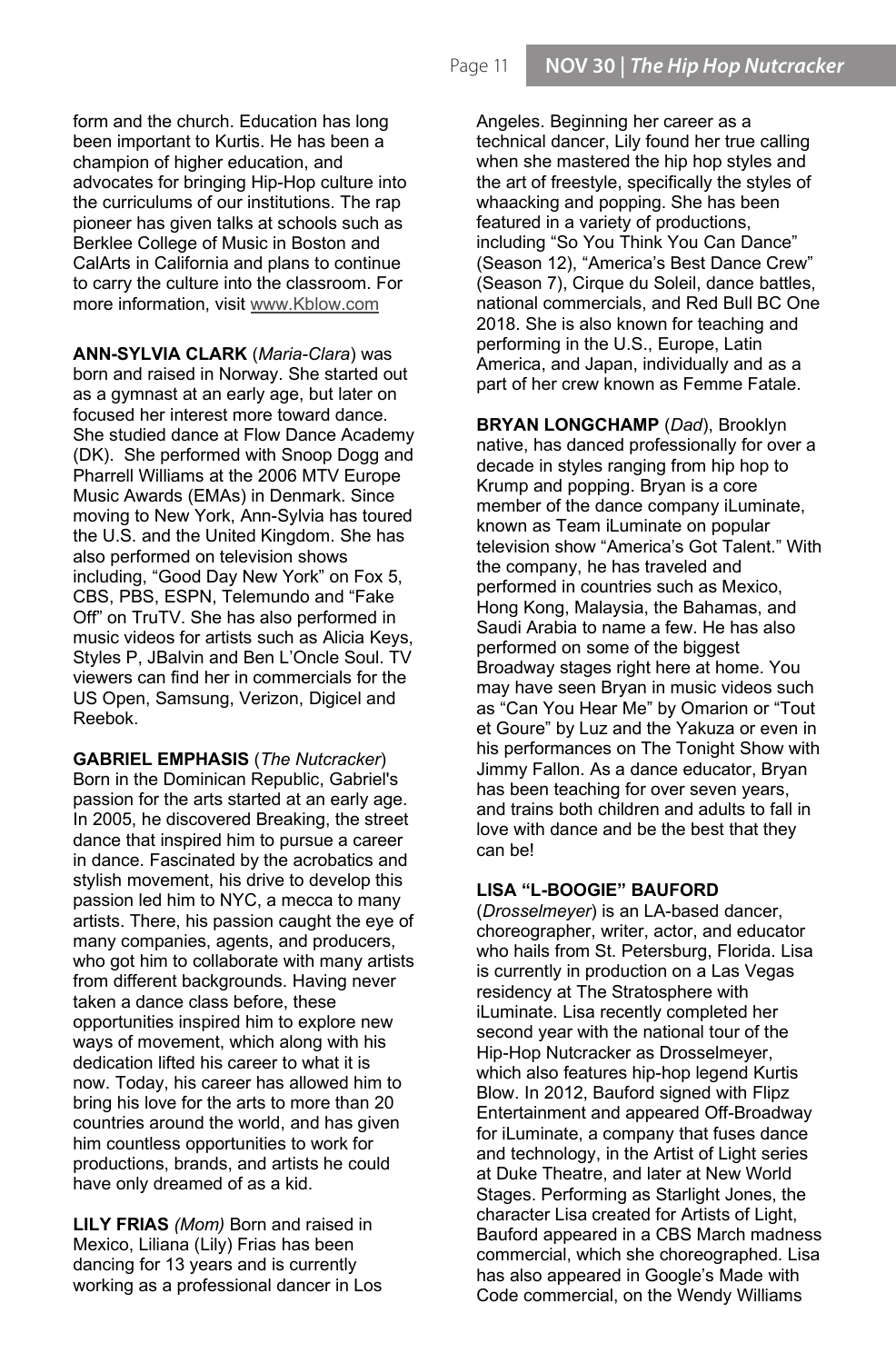Show, Good Morning America, and on "America's Got Talent." She is a member of iLuminate's World Tour corporate cast as an educator, performer, and dance captain, roles which have taken her to China, Egypt, France, Germany, Kazakhstan, Kyrgyzstan, Malaysia, Mexico, New Zealand, Samoa, Saudi Arabia, Switzerland, and Uzbekistan.

RANDI "RASCAL" FREITAS (Associate Director-Choreographer/Dance Captain/ Mouse King/Ensemble) is a dancer/choreographer living in Los Angeles, California. Randi has toured Japan performing in a theatre show called The Battle. She just came off set filming for the upcoming Christmas musical Spirited, starring Will Ferrell and Ryan Reynolds. She has performed on shows such as "Jimmy Kimmel Live!," "The Ellen DeGeneres Show," The AMAs, The Kids' Choice Awards and The Grammy Awards, with companies such as Nike, Toyota, and AT&T, and artists such as Justin Timberlake, SZA, Travis Scott and Kaytranada. Randi is still active in the underground scene as well. She was a finalist at the US National Finals for Red Bull BC One 2021. She has taught in multiple cities around the US, as well as in countries such as France, Belgium, Thailand, Canada and Mexico. Randi teaches Hip Hop at University of Southern California and CalArts. Most recently, she has begun her own training company, OMEGA Flow Floorwork, which trains dancers around the world. While her training program is not exclusive to womxn, it stands as a space of integrity for them to learn and grow.

ANTHONY "OMEN" CABRERA (Toy/ Ensemble) was born on November 7, 1983. A vivacious child, he always loved to dance — it didn't matter if it was a family gathering or a large party. While growing up in Boston and the Dominican Republic, he discovered hip hop and breakdancing (Bboying) through television, but it wasn't until his high school years that he started training in Bboying. Soon after, he realized his natural ability for dancing and improved rapidly. With the body awareness to control the acrobatic elements of Bboying and the creativity to develop an original style, Omen was quickly recognized by peers and established Bboys of the dance community. Currently, Omen is part of the worldrenowned Bboy crew based out of New

York City, Supreme Beings. In addition to winning numerous solo and group competitions at both the national and international level, Anthony has contributed to the dance community by sitting on judging panels and conducting workshops. As a performer, he is part of both G-Force Entertainment and Raw Miami Entertainment. When he is not on board a Carnival cruise ship as a performer, Anthony keeps busy performing for music artists, corporate parties, clubs and street shows. His other professional interests include modeling and acting.

JACKIE AGUDO (Tea/Ensemble) aka Bgirl JK-47 of Diamonds In The Rough, Supreme Beingz and sponsored dancer for Monster Energy, can serve as a role model for multitalented, hard-working artists everywhere. A recognized international competitor, she took top prize at Red Bull's very first BC One Camp USA B-Girl Cypher in 2018. In addition, she has performed on a plethora of stages and is now currently on tour with The Hip Hop Nutcracker. She tours throughout the U.S. and the world as a workshop facilitator teaching, encouraging and inspiring people of all ages with her love and passion for the culture and art of street dance.

**ETHAN EVARO** (Swing). A San Diego, California native, moved to Los Angeles to pursue a career in the entertainment industry while getting an education. He graduated with a BFA in Commercial Dance from Hussian College In Studio, Los Angeles in 2021. Though specializing in break dancing, Ethan has trained extensively in a variety of dance styles and prides himself on his versatility. He recently completed a Europe and United Kingdom tour for the renowned drag queen, Vanessa Vanjie Mateo, and has also performed in Janet Jackson's "Unbreakable" tour. Along with these accomplishments, Ethan has also performed and worked at a variety of charity events including, A Salute to Teachers and The Natural High Anniversary. Ethan strives to bring his break dancing roots and a calm, hardworking attitude into all his professional endeavors.

ZUCE MORALES (Toy/Ensemble). Born and raised in Puebla, Mexico, where she began her formal dance training at the age of 15, and moved to Los Angeles in 2016 when she was 19 years old in order to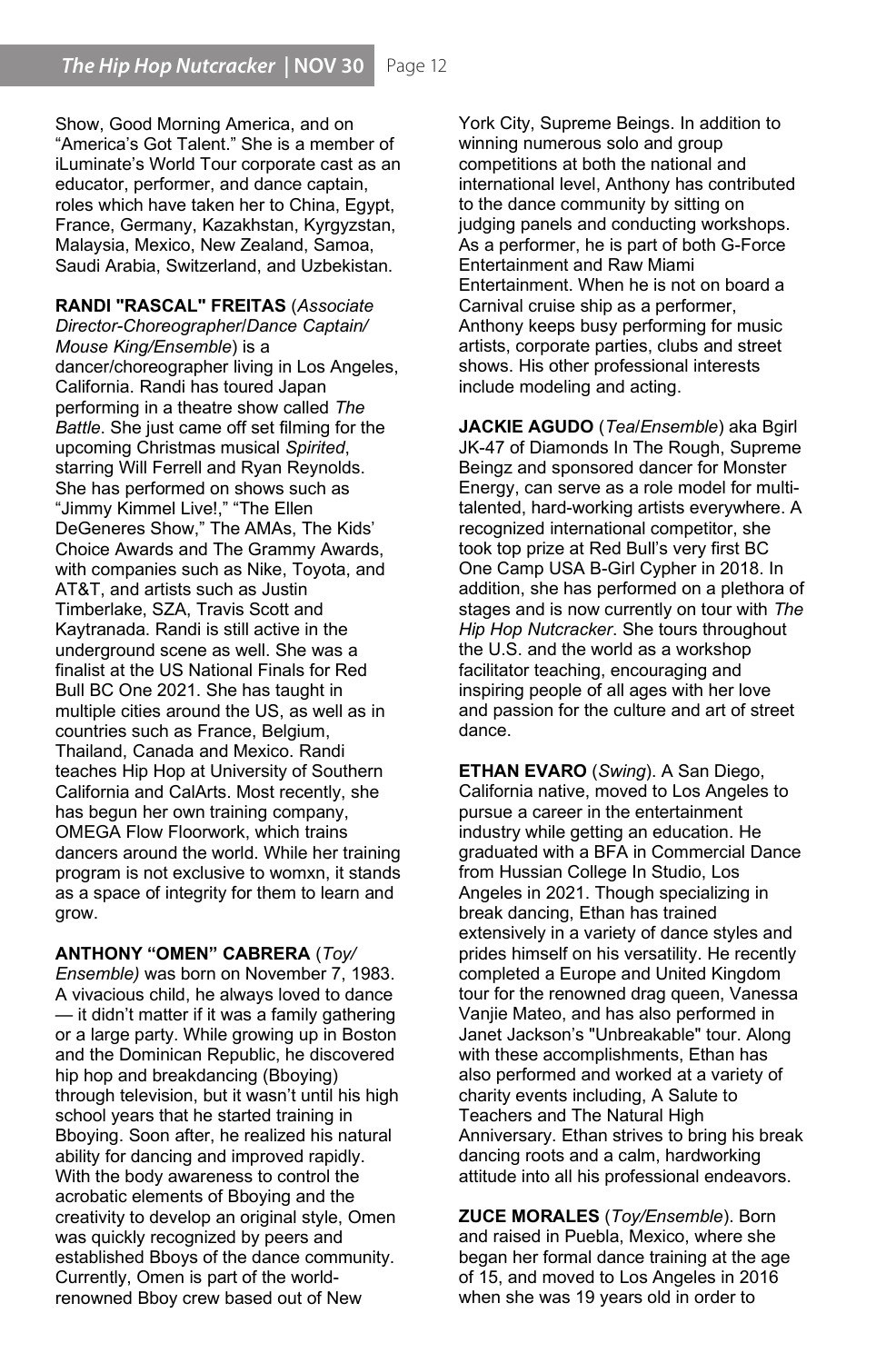pursue her dreams as a professional dancer. She is trained in Hip Hop, Whacking, Popping, House, and other dance forms but her specialty is Locking. While she trained at the legendary Debbie Reynolds Dance Studios, Movement Lifestyle and Millennium, she attended Glendale College where she got two certifications, one in Dance Teaching and another in Choreography and Dance Technique Studies. Currently, Zuce is focused on making the Locking dance community grow in Los Angeles, by teaching at professional studios and hosting free community sessions in the area called "Let's Lock!" Her goal is to give opportunities to the new generation of dancers who care and respect the legacy of the street dance OGs.

# SETH "REAKTION" HILLARD

(Russian/Ensemble) attended Toledo School for the Arts where he crafted his love for dance and choreography. At a very young age Seth fell in love with Hip Hop culture paying special attention to the element of B-boying. Combining uncanny flexibility, imaginative versatility, and meticulous musicality he made a name for himself as B-boy Reaktion (rēˈakSHÉ™n) winning Midwest and National Bboy competitions. While evolving his craft in dance Seth also developed other skills in tumbling, skateboarding, and martial arts like Capoeira. In 2012 he packed up his dream and moved to LA to pursue a career in Dance. Within a matter of a few months Seth landed his target agency, booked his first audition, and was working as a professional dancer. Michael Jackson's video, "Love Never Felt So Good" and Nick Cannon's video, "Looking For A Dream" are just some of the work Seth has on his blooming resume. Featuring in commercials for Pepsi, Men's Warehouse, and a VH1 Super Bowl spot, the extremely humble and always smiling Seth has grown fast in the entertainment industry. He credits his advances in dance to working with top choreographers such as Chuck Maldonado, Tone & Rich, Oth'than Burnside, and many more. "A dancer's job is to turn an audible art form into a visual art form. As dancers we translate music for people to physically see. We are all artists and our only job is to follow our dreams."

# DUSTIN "D-PAYNE" PAYNE

(Flute/Ensemble) is very humbled and

excited to join the cast of HHN for his 3rd year. Since starting his dance journey with his church's "Praise Dance" team at age 12, Payne has been featured on Season 15 of "So You Think You Can Dance" as part of top 10 men and represented "World of Dance" as a judge and dancer. His recent adventures include but are not limited to live performances and music videos with artist DaBaby, as well as his first national commercial with Starbucks. Payne is looking forward to creating a memorable experience for the audience again this holiday season.

JARVIS L. BENSON (Violinist) comes from a family of musicians and covers a lot of musical ground in the artistic world. The classically-trained New York-based musician has had the opportunity to collaborate with many major artists—most notably Solange, Chris Martin, Regina Carter, Why Don't We, and many others. He was part of the Emmy Winning production of "Jesus Christ Superstar—LIVE" featuring John Legend, and also part of the Grammy winning album GUMBO Unplugged by PJ Morton. He currently serves as principal violist/violinist, Managing Director & Music Supervisor for Rootstock Republic, a string production company based in New York City.

DJ BOO (Original Beats & Remixes/ Performance DJ) is a-NY based Fil-Am DJ/musician who has shared the stage with Ghostface Killah, DJ Kool Herc (The Godfather of Hip Hop), KRS-1, Snoop Dogg, and Common. He has backed wordsmiths like Eternia, The Juggaknots, and Omar Offendum. In 2014 he served as a cultural ambassador for the U.S. in Nepal, Mozambique, and Swaziland where he performed and conducted Hip Hop workshops alongside The Nomadic Wax Collective as part of the American Music Abroad Tour. He has also had the honor of performing at Jacob's Pillow backing Brooklyn based Hip Hop dance company, Decadancetheatre.

### JON "GIFTED" JIMENEZ

(Chocolate/Ensemble). Born in El Paso raised in Dallas, Texas, Jon grew his movement artistry in the heart of the Dallas metroplex, becoming one of the most influential leaders in the community. He now shares his knowledge, love & experience for dance & how it contributed to his mental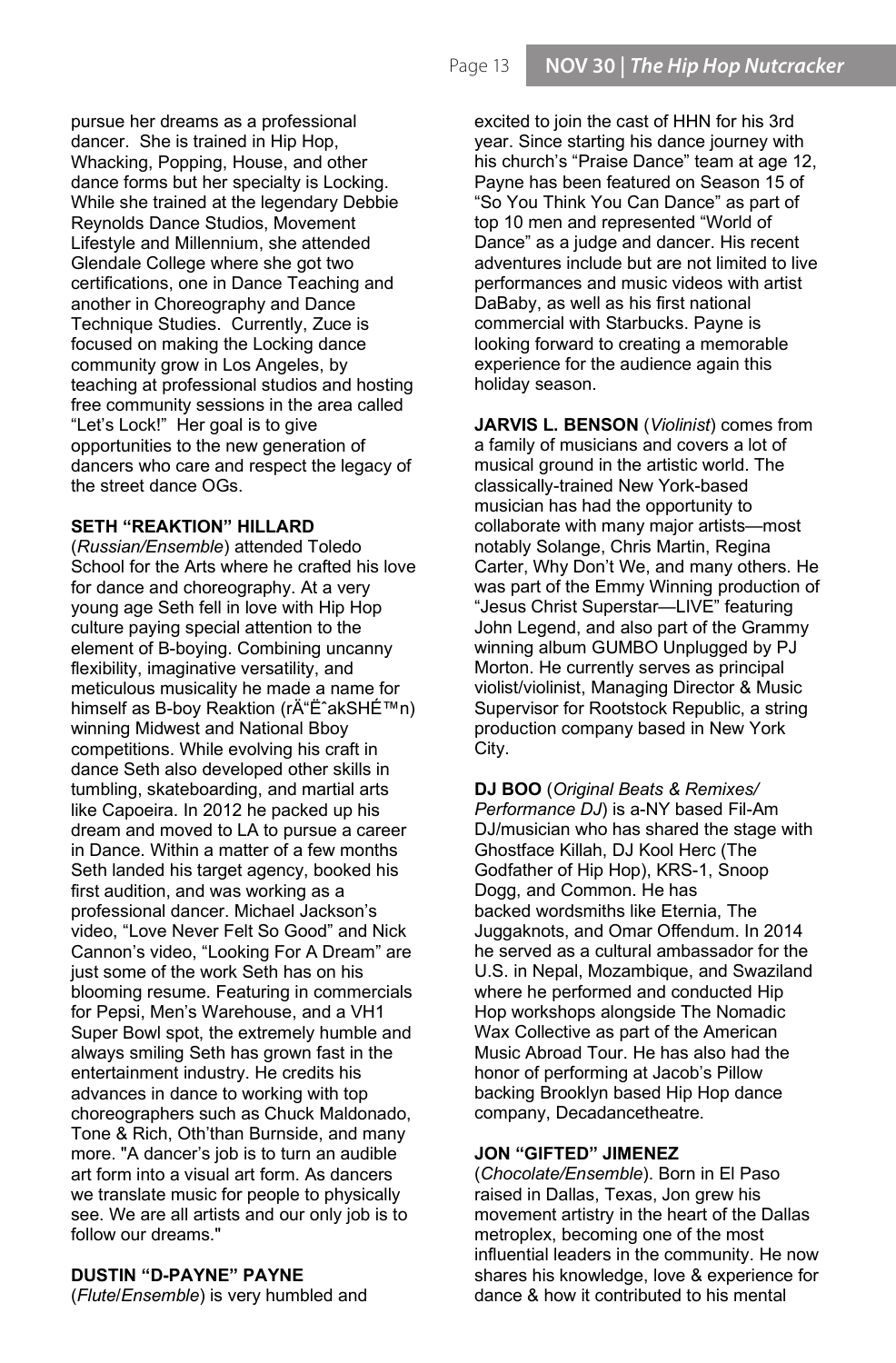health along his path. Providing insight into the culture while exposing the depths of where movement can ignite the human spirit. Fun Fact: Does a lot of interesting voices. Sometimes funny.

#### JENNIFER WEBER (Director &

Choreographer) is an Olivier and Emmy Award-nominated artist based in New York City and Los Angeles. She made her West End debut as the choreographer of & Juliet (Olivier Award Nomination), a new musical featuring the songs of Max Martin currently playing at the Shaftesbury Theater in London. Weber made her film debut as the choreographer for the Disney Channel Original Movie, Zombies 2. Her choreography for the music videos from that film have been viewed online over 500 million times. She recently choreographed Petrushka Reimagined for the virtual series, A New Stage, presented by CLI Studios and starring NYC Ballet principal dancer, Tiler Peck, international ballet star, Brooklyn Mack and hip hop icon, Lil Buck. Off- Broadway choreography credits include KPOP (Upcoming Broadway Transfer/Lortel Nomination), Teenage Dick (The Public/Ma-Yi Theater Company) Cruel Intentions (LPR/US National Tour), Stockholm (U.S. premiere). Her concert dance work has been performed at Jacob's Pillow, New York City Center, The Apollo, The Kennedy Center, Lincoln Center, Southbank Center, and The Stanislavsky Music Theatre, Moscow. www.jenniferwebernyc.com

MIKE FITELSON (Writer/Co-Creator) is the executive producer at the United Palace, the 91-year-old Wonder Theatre in Washington Heights, Manhattan's  $4<sup>th</sup>$  largest theatre. In 2014 as the executive director of the nonprofit United Palace of Cultural Arts (UPCA) he co-created The Hip Hop Nutcracker with Jennifer Weber, adapting the story and supplying the images for the scenery, and produced its premiere. Fitelson has worked to build the Northern Manhattan arts community for 18 years. He co-founded the annual arts festival, the Uptown Arts Stroll, in 2003; served in every capacity of the Manhattan Times, the bilingual community newspaper of Washington Heights and Inwood, from 2002-2011; and helped found the nonprofit Northern Manhattan Arts Alliance in 2006. He is thrilled the show is returning to the Paramount Theatre in his hometown of

Oakland, CA, where he watched his first Nutcracker in the early 1980s.

BRANDON STIRLING BAKER (Lighting

Designer) is an award-winning lighting designer for theatre, opera and dance. His work can be seen on stages throughout the country and abroad including Lincoln Center, Kennedy Center, Walt Disney Concert Hall, Guggenheim Bilbao, New York City Ballet, San Francisco Ballet, Hong Kong Ballet, Opera Philadelphia, Alvin Ailey American Dance Theater, Miami City Ballet, Boston Ballet, Joffrey Ballet, Houston Ballet, Pacific Northwest Ballet, Dutch National Ballet, Semperoper Dresden, Staatsballett Berlin and many others. Recent collaborations include new works by Justin Peck, Sufjan Stevens, Savion Glover, William Forsythe, Anthony Roth Costanzo, Shepard Fairey, Benjamin Millepied, Jamar Roberts, and Daniel Buren. In 2019 Baker received the prestigious Knight of Illumination Award for Dance. www.stirlingbaker.com

SARAH GOSHMAN (Production Stage Manager) is thrilled to be touring with the Hip Hop Nutcracker for the first time. Favorite credits include Another Rose (Virgin Voyages); Disaster!, Kinky Boots, The Addams Family (Weathervane); A Chorus Line (Reagle Music Theatre); RENT (John W. Engeman Theatre); I See London, I See France (NYMF), and several national tours with Flamenco Vivo. Proud member of AEA. sarahgoshman.com

ASHLEIGH KING (Directing Fellow) is a DC-area performer, Helen Hayes awardwinning choreographer, and teaching artist. Most recently, she served as Assistant Director to Moritz Von Stuelpnagel and Movement Coordinator for Teenage Dick at Woolly Mammoth. Her work has been seen in Working: A Musical with the Labor Heritage Foundation at Black Lives Matter Plaza, Fairview at Woolly Mammoth, Second City's Love Factually at the Kennedy Center, and Artscentric, Adventure Theatre MTC, and Toby's Dinner Theater. Her performance credits include multiple productions at The Kennedy Center, Olney Theatre, Ford's Theatre, Studio Theatre, and Signature Theatre.

LAURIEN DE MUNCK (Stylist) A young female from Belgium, Laurien transitioned from being a dancer to pursue her passion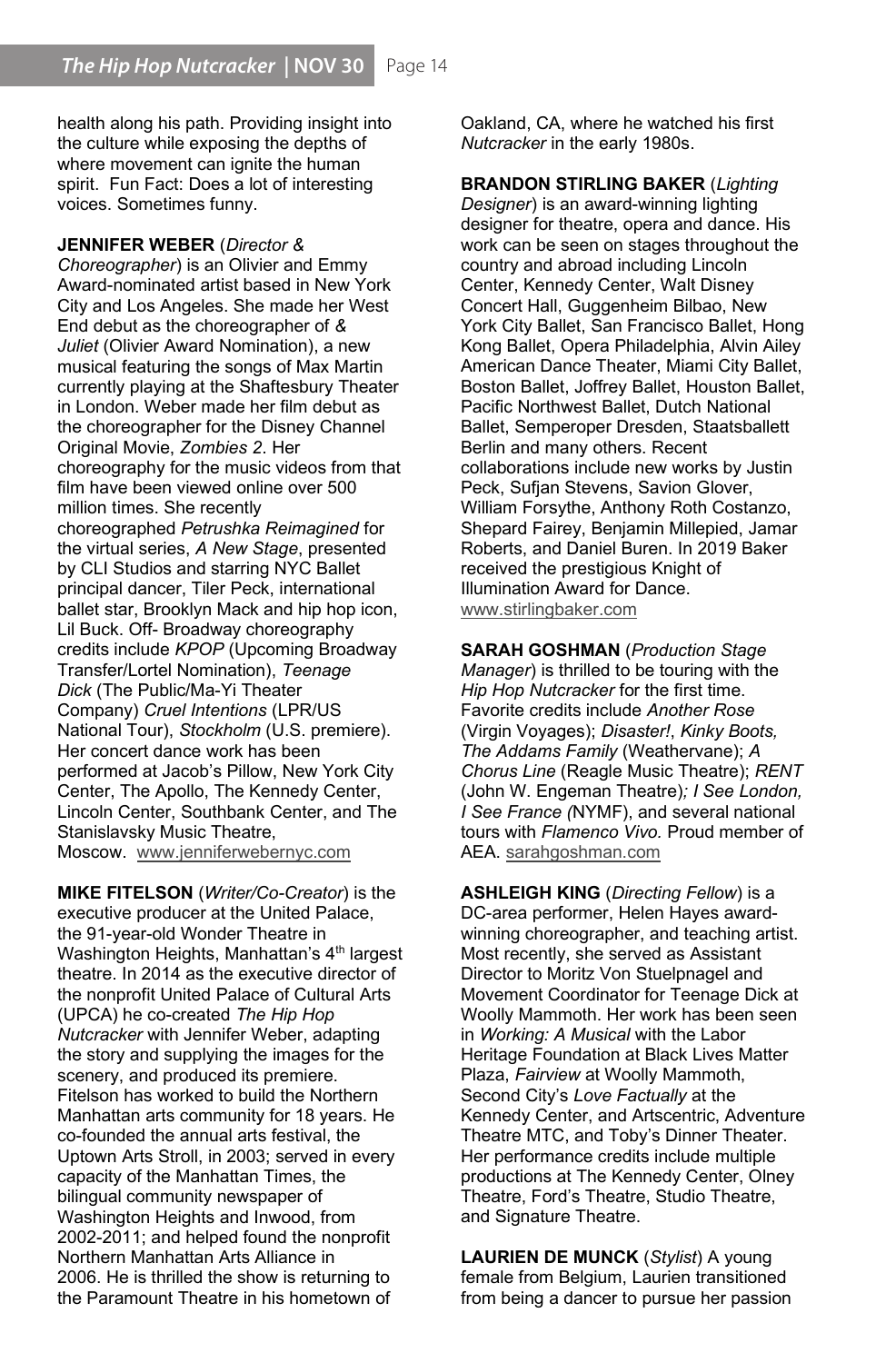for styling. Since the beginning of her journey in this field, her dedication to the work and motivation to grow has led her to exceptional projects and experiences. She took her time to explore a combination of collaborations, commissioned work and side projects. Throughout her career, she's had the great fortune to work on some truly inspiring projects, while meeting many influential and creative individuals along the way. Laurien believes in working together to create a whole that is greater than the sum of its parts. She has worked and styled for multiple magazines and brands such as DOLLS KILL. Her personal touches for individuals in the industry have changed careers and have helped booked numerous jobs. Laurien will continue to strive to link personal happiness from the inside to radiating a personal beauty on the outside, whilst always respecting the soul and energy of the clientele.

REBECCA EASTON (Company Manager) is an arts manager and producer working in dance, theater, and circus around the world. As a company manager, she has worked in over thirty countries and across the United States with companies including Cirque du Soleil, Pilobolus, Lincoln Center, Inbal Pinto & Avshalom Pollak Dance Company, and the Guthrie Theater. As a producer, she has developed workshops and full productions with companies such as Loom Ensemble (Vermont, NYC, Dubai) and Band of Toughs (Denver & Boulder, Colorado.) She also has a background in directing, dramaturgy, and teaching, and she graduated from Columbia University's School of the Arts in 2008. She is thrilled to join Maximum Entertainment for this year's tour of The Hip Hop Nutcracker.

ALLIED GLOBAL MARKETING (Tour Marketing) is a full-service integrated marketing agency working with the world's largest entertainment, sports, consumer and lifestyle brands, including 75+ Broadway shows over two decades. Current Tours: Ain't Too Proud, Charlie/Chocolate Factory, A Christmas Carol, Hadestown, Mean Girls, The Play That Goes Wrong, Pretty Woman, RENT, Tootsie.

**BIZ CHICA MEDIA** (Social Media) is a black and woman-owned full service digital marketing agency founded 14 years ago by Tracy Chapman-Nolan. Select clients include: Disney Theatrical

Touring: Frozen and The Lion King, The Pulitzer Prize winning musical A Strange Loop (Broadway 2022), Wicked, Jagged Little Pill, Tina: The Tina Turner Musical, MJ: The Musical, Disney/ABC Television Group, The Theatre Leadership Project, Black Theatre United, Google, The RLJ Companies, The McBride Sisters and Williamstown Theatre Festival. www.bizchica.com

MEP (General Manager) is a producing, developing and management company founded by Avram Freedberg, Mary Beth Dale and Eva Price; and is joined by Managing Director/General Manager Carl Flanigan. Select Broadway, Off-Broadway and Touring credits include What the Constitution Means to Me (National Tour 2021); August Wilson's Jitney (National Tour 2019-20); Cruel Intentions: The '90s Musical; Small Mouth Sounds; Frankie Valli and the Four Seasons on Broadway!; The Hip Hop Nutcracker; The Lion; Verso; Black Light; Born for This (LA and Boston); 50 Shades! The Musical; Ivy + Bean The Musical; Voca People; and Colin Quinn: Long Story Short.

www.maximumcompany.com

#### New Jersey Performing Arts Center

(NJPAC), located in downtown Newark, NJ, is America's most diverse performing arts center, and the artistic, cultural, educational and civic center of New Jersey, where great performances and events enhance and transform lives every day. NJPAC brings diverse communities together, providing access to all and showcasing the state's and the world's best artists while acting as a leading catalyst in the revitalization of its home city. Through its extensive Arts Education programs, NJPAC is shaping the next generation of artists and arts enthusiasts. NJPAC has attracted nearly 10 million visitors (including over 1.7 million children) since opening its doors in 1997, and nurtures meaningful and lasting relationships with each of its constituents.

EVA PRICE (Executive Producer) is an ACLU honoree for her commitment to works spearheaded by female creatives and people of color, and a Crain's 2020 Notable LGBTQ Leader and Executive. She is a three-time Tony Award-winning producer of over 18 Broadway plays, musicals, and concerts, a member of The Broadway League's Executive Committee, and on the producing team of Level Forward- a new